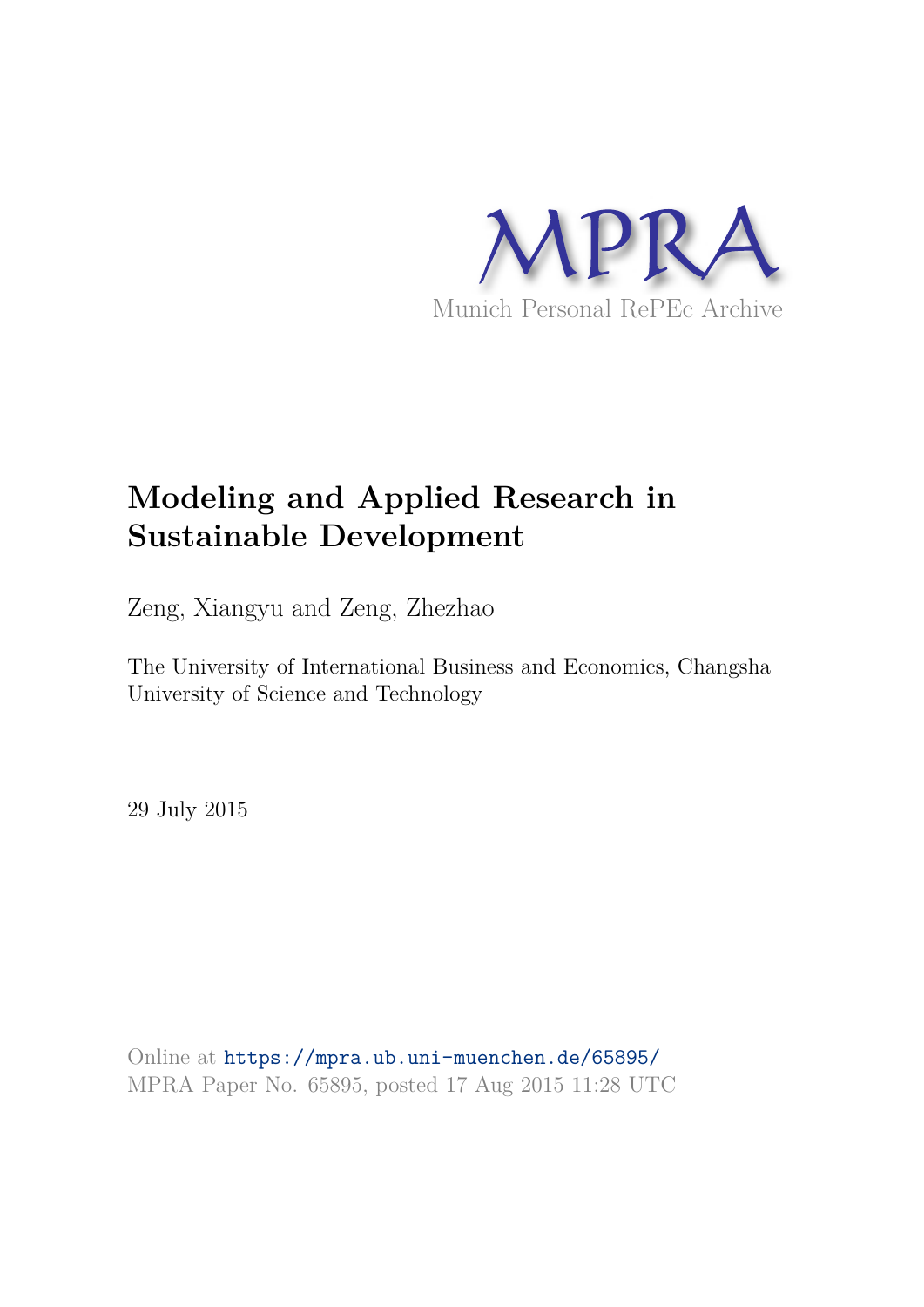# **Modeling and Applied Research in Sustainable Development**

**Zeng Xiangyu, Zeng Zhezhao**  The University of International Business and Economics, International Business School, 100029

**Abstract**: We develop an algebraic polynomial model to measure and compare the sustainability in 4 countries after studying existing sustainable development index systems. The model consists of three facets of indicators: natural resources reserve, environment carrying capacity and social welfare level. We use recursive least-squares method (RLS) to determine the parameters of the fitted model and apply this model to design a sustainable development plan for Tanzania. Considering the country profile and model testing results, the plan comprises of five programs: producing clean water, generating electricity, improving transport conditions, developing tourism industry and advancing medical and health services. Finally we predict the change of each indicator in the next two decades and compare the results under natural state, finding that the sustainability of Tanzania will increase.

# **1. Research Overview**

# **1.1 Methodology**

 There are various methods to assess a country's sustainability [1-8], mainly including Environmental Sustainability Index (ESI), Ecological Footprint (EF), Emergy Analysis (EmSI), Sustainability Evaluation using Indicators (SEI), etc. However, all of the above methods have their pros and cons in the following aspects.

- (1) *Calculation principles:* ESI bases its criteria on a series of complicated concept descriptions, each of which has different unit and carries too much information. Thus the comparability of data is limited. EmSI requires knowledge of emergy based on thermodynamics in an open system. EF has too simple principles that production and consumption are converted into acreage. SEI has no concrete theoretical support and the assessment criteria are also determined by evaluation object.
- (2) *Computation process:* ESI uses multiple algorithms to replace missing data, statistical tool and hypothesis, and is the most strenuous method; EF use a sole measurement of acreage but the calculation of acreage itself is very complicated; EmSI converts all variable data into solar emergy joules (sej), so it requires many thermodynamic coefficients such as eddy diffusivity and vertical diffusion coefficient and thus is also very complicated. SEI, with no specific measure, consists of different units of indexes and is comparatively easy to compute.
- (3) *Time scale:* The listed methods can only be used to assess the current status of evaluation objectives so they are often seen as static methods. However, it is clear that the ecosystem and economic system are both dynamic. With the change of technology and social system, those indicators will also change and need dynamic interpretation. ESI and SEI use the data within current range so they can only estimate the current system. The builders of EF consider it an" ecology camera" [9], which means that every analysis is like a photo of current needs of nature, economy and society. EmSI is the only one found to develop a set of dynamic model to explain the world [10-11] because this theory considers the changes of internal reserves pushed by external force, making it possible to build an extrapolation model of ecosystem and economic system.
- (4) *Spatial scale:* EF an EmSI can be applied in all different spatial scales (e.g. global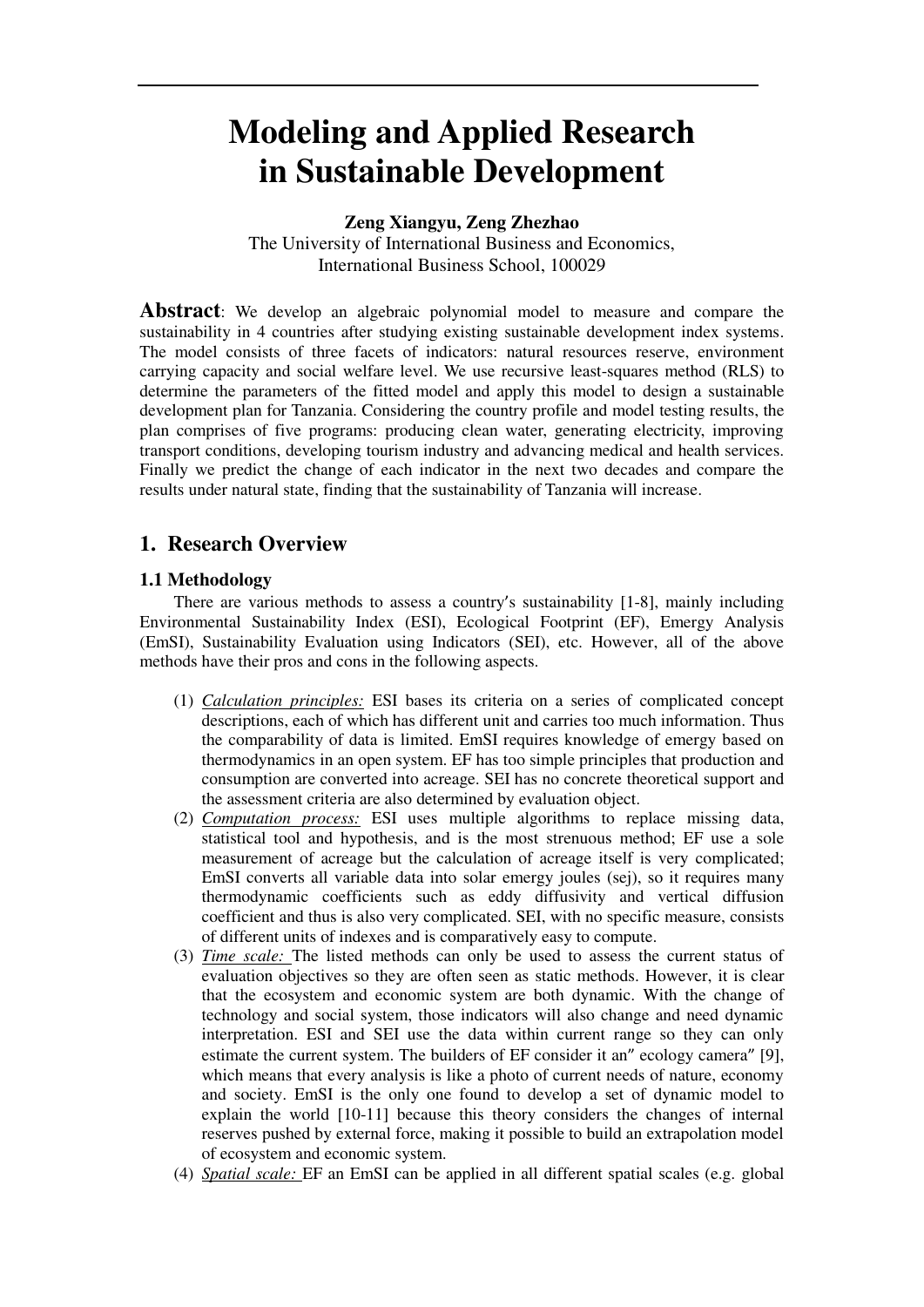scale), while ESI is only applicative in national scale, and SEI the regional scale.

- (5) *Distinguishment of resource sustainability:* Only EmSI has a clear system of distinguishing between renewable and non-renewable resources. EF has such distinction when considering ecological carrying capacity but it does not reflect that distinction in computation process. So eventually EF fails to clearly express the degree of sustainability. In ESI and SEI, many of their indicators represent the utilization of renewable resources, the concept of which, however, are not directly stated.
- (6) EF and EmSI suppose that residents in a region are not isolated. They consume goods imported, and also goods exported. The difference is that EmSI uses emergy of import and export as the variable of system assessment and as well an indicator of it. EF, on the other hand, is the indirect mode in consumption calculation and is not reflected among the ultimate indicators.
- (7) ESI is prone to explain the ability of a country when facing sustainability crisis, which represents the nation's strength to cooperate with other countries when managing environmental problems, both locally and globally. Whereas EF and EmSI can be applied to individual, local, regional and global levels, and they focus on explaining the effects on global sustainability.

# **1.2 Sustainable development index system**

 Since the establishment of the UN Conference on Environment and Development in 1992, governments of all countries have gradually recognized sustainable development pattern. Although people understand sustainable development in many different ways, it is generally defined as "development that meets the needs of the present without compromising the ability of future generations to meet their own needs." We see sustainable development as the realization of economic, social and environmental goals, and as the harmonious interaction of three related systems. It covers the achievement of economic development and efficiency, effective allocation of natural resources, improvement of environment and realization of social equity, etc. OECD proposed in 1991 the sustainable development indicators system and its diagram of pressure - status – response can be seen in Figure 1.



Figure 1: Concept framework: Index system of sustainable development

Here the status indicator refers to physical and ecological status and the subsequent social and economic development. The pressure indicator refers to human activities that affect environment, mainly linking to the cause of environmental issues. The response indicator refers to countermeasures of those issues, showing the efforts our society makes to deal with pollution and resources destruction. From the three facets of indicators, we can see the indicator system should not only provide quantifying information about environment changes, but reveal how we are going to handle it. Therefore, we conclude that a complete sustainable development indicators system should have the following features.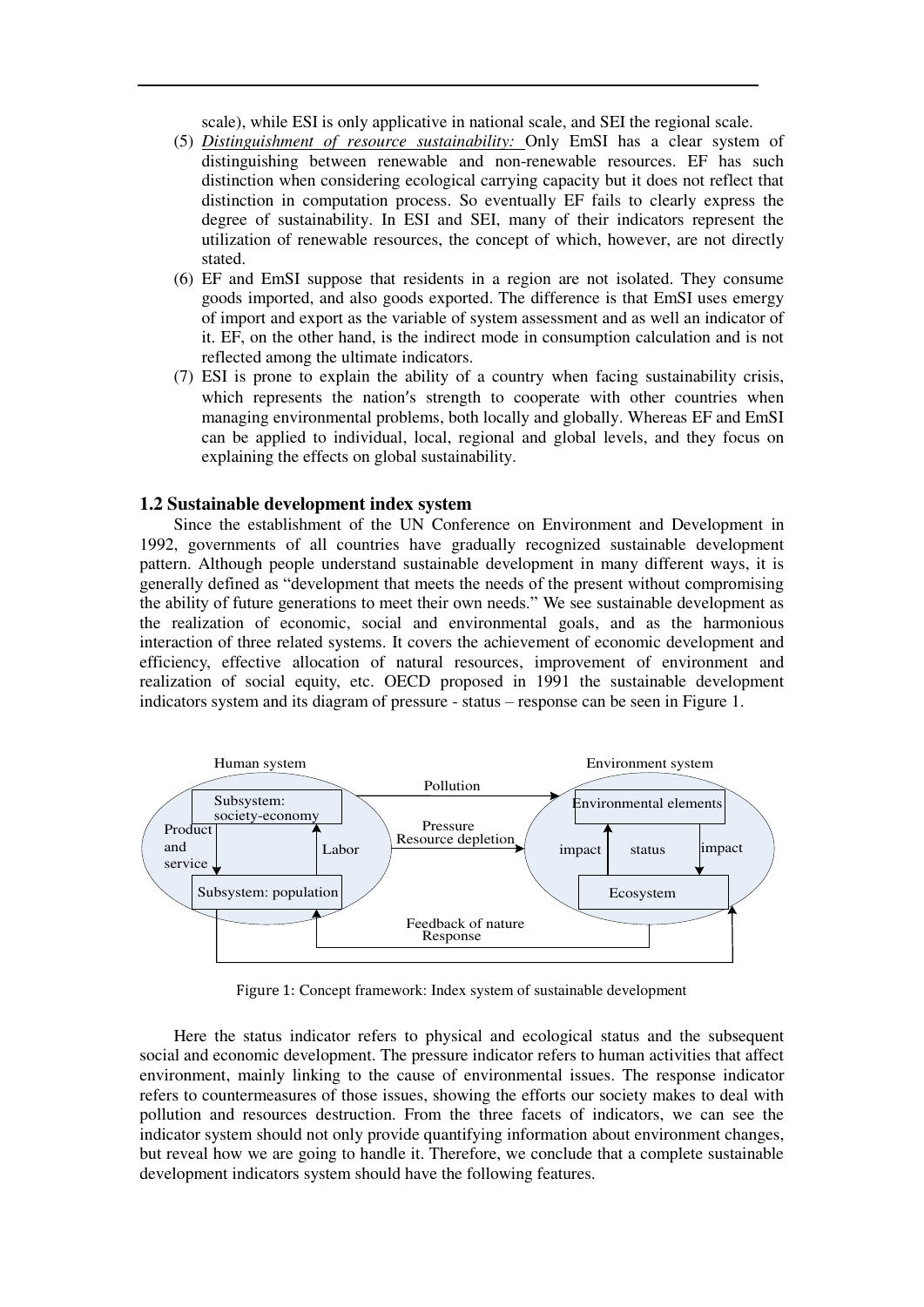- (1) User orientation: the indicators should serve the need of public and decision makers.
- (2) Policy relevance: the indicators must be able to reflex what the authority concerns and can show to what degree the policies work in improving sustainability.
- (3) Integration of indicators and the quantification: facilitating their own evaluation.
- (4) Assessment practice: requiring corresponding indicators to assess different facets.

 According to the above features and the understanding of sustainability, sustainable development indicators system should also serve the following functions (see Figure 2).

- (1) Able to describe current status of various facets in development at some point.
- (2) Able to reflex the changing trend of various facets in development at some point.
- (3) Able to reveal the coordination degree of various facets in development at some point.



Figure 2: Function of sustainable development indicators

Sustainable development indicator system includes resources reserves, environment carrying capacity, socio-economic development status and the superstructure (see Figure 3).



Figure 3: Content of sustainable development indicators system

### 1.3 Selection of sustainable development indicators

 The connotation of sustainable development has at least two points. First, the natural resources reserve and environmental carrying capacity are limited, thus combining to the restrictive condition of economic development. Second, development should meet the needs of the present while not compromising the ability of future generations to meet their own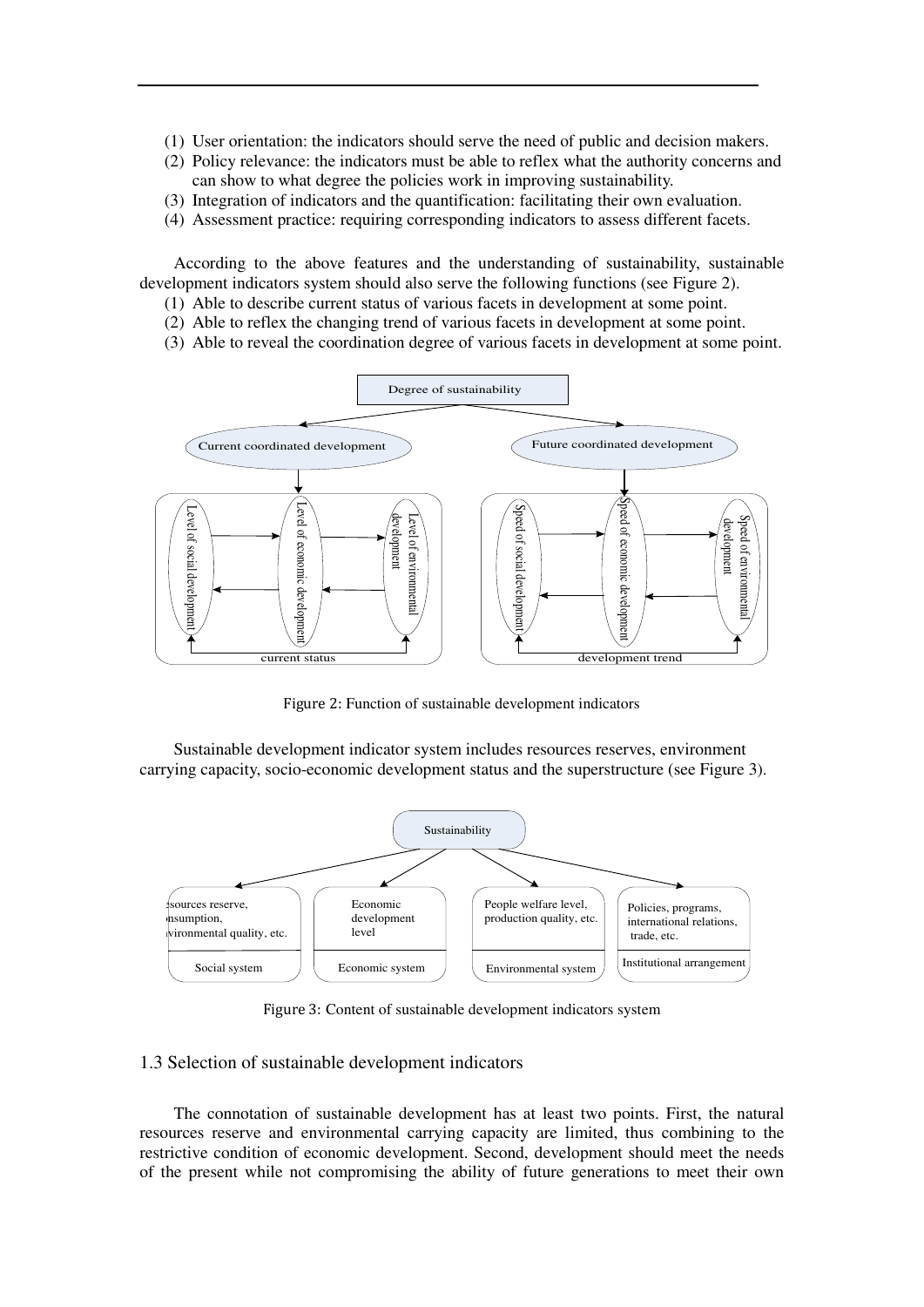needs and hence the social welfare should increase as time changes. Based on that understanding, we see the following three facets as criteria of whether the development is sustainable or not and to what degree.

- (1) If the quantity of emission, effluent or other waste exceeds the environmental carrying capacity, then the development concerned is not sustainable.
- (2) If the exploitation rate of renewable resources exceeds their regrowth rate (or replacement rate), or the utilization of non-renewable resources exceeds their replacement rate, then we cannot achieve sustainable development in a sense of" increase total capital stock while time changes".
- (3) If the social welfare level does not increase, then the development is also not sustainable.

 In order to facilitate analysis, we use natural resources reserve, environmental carrying capacity and social welfare level as three facets for rating sustainability. According to historical data, we build a fitting model of algebraic polynomial and use recursive least-squares method (RLS) to calculate model parameter. Then we use the model to predict the changing tendency of these three indicators in 20 years and to determine sustainability levels according to parameter variation and compare among four different countries.

# **2. Model Construction**

We carry out our research mainly from three indexes: natural resources reserve per capita, environmental carrying capacity per capita and social welfare level, each of which has three indicators:

| Table 1: Index hierarchy                       |                                     |  |  |  |
|------------------------------------------------|-------------------------------------|--|--|--|
| <b>Upper level</b>                             | <b>Lower</b> level                  |  |  |  |
| Natural resources reserve per capita index     | Agricultural acreage per capita     |  |  |  |
|                                                | Forest area per capita              |  |  |  |
|                                                | Renewable water resource per capita |  |  |  |
|                                                | Corp production index               |  |  |  |
| Environment carrying capacity per capita index | Carbon dioxide emissions per capita |  |  |  |
|                                                | Organic matter emissions per capita |  |  |  |
|                                                | Energy consumption per capita       |  |  |  |
| Social welfare level index                     | Health expenditure per capita       |  |  |  |
|                                                | GDP per capita                      |  |  |  |
|                                                | Income Gini coefficient             |  |  |  |

|  |  | Table 2: Symbol definition |
|--|--|----------------------------|
|--|--|----------------------------|

| <b>Symbols</b>   | <b>Definition</b>                                           |
|------------------|-------------------------------------------------------------|
| $\boldsymbol{m}$ | No. m Index                                                 |
| i                | No. $i$ Indicator                                           |
|                  | power function                                              |
| $g_{mi}(t)$      | the function (value) sample data in m index and I indicator |
| ${\bf t}_k$      | the sample data selected                                    |
| $p_{m}(t_{k})$   | the polynomial in the function of $g_{mi}(t)$               |
| $r_{m i}(t_{k})$ | the remainder error associated with $p_{mi}(t_k)$           |
| $W_{jmi}$        | the weight vector                                           |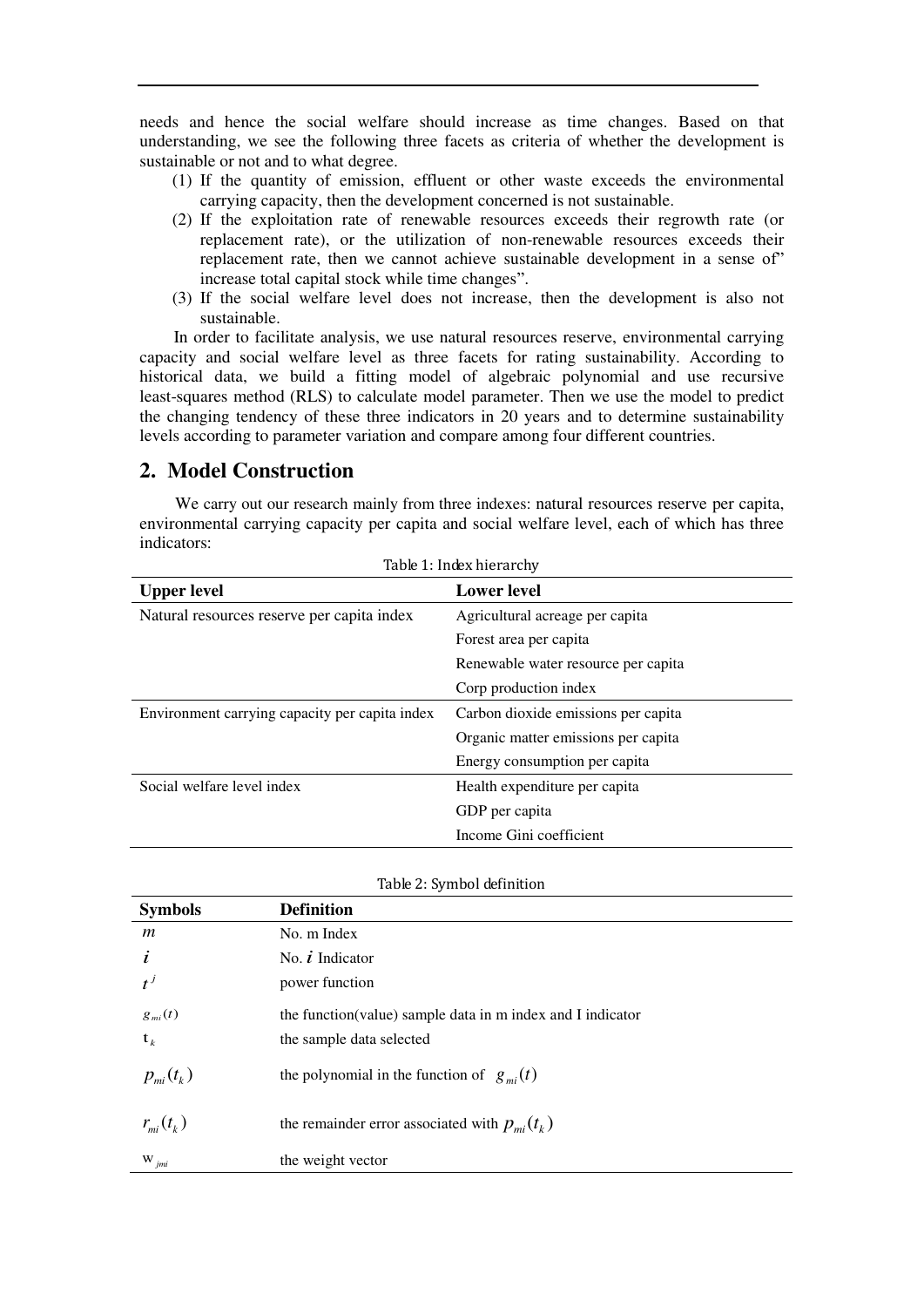| A            | the $(n+1)\times(n+1)$ Vandermonde matrix |
|--------------|-------------------------------------------|
| $e_{m i}(k)$ | the error function                        |
| $J_{m i}$    | the objective function                    |
|              | the Kalman gain vector                    |
| R            | the correlation matrix                    |
|              | the identity matrix of degree $(n+1)$     |
|              | forgetting factors                        |

### **2.1 Model Assumptions**

- No global natural disasters or world war will happen in the following 20 years, thus the development environment remains largely stable.
- The selected indicators of different countries share the same caliber and precision.
- The factors that have low regularity and comparability are neglected (e.g. political factors).
- Factors influencing a country's sustainability level can be represented by 9 indicators.

| <b>Factors</b>              | <b>Substitute Indicators</b>                           |
|-----------------------------|--------------------------------------------------------|
| Human health                | Average expenditure on medical care and public health  |
| Food security               | Average agricultural acreage and crop production index |
| Clean water access          | Renewable water resource                               |
| Local environmental quality | Average forestland                                     |
|                             | Average carbon dioxide emission                        |
|                             | Average organic matter emission                        |
| Energy access               | Average energy consumption                             |
| Living standard             | GDP per capita                                         |
| Social equity               | Gini Coefficient                                       |

#### Table 3: Factors categorization

# **2.2 Algebraic Polynomial model based on the power function basis**

Assume sample data in the  $\vec{i}$  indicators of  $m$  index as  $\{g_{mi}(t_k), t_k\}$ . Considering the power

function basis  $t^j \in C^\infty[0,1]$ , hence, let

$$
t = (x - a)/(b - a) \tag{1}
$$

or

$$
x = (b - a)t + a \tag{2}
$$

then  $x \in [a,b] \Leftrightarrow t \in [0,1]$ .

Let us observe that: without the loss of generality, we can consider interval  $\{t\}$  ordered and belonging to  $[0,1]$ . So we will solve the following problem:

If  $t_0, t_1, \dots, t_n$  are  $n+1$  distinct numbers and  $g_{mi}(t)$  is a function whose values are given at those

numbers, i.e.  $g_{mi}(t_k)$  for each  $k = 0,1,\dots,n$ , then a unique polynomial  $p_{mi}(t)$  of degree at most  $n$  exists with

$$
g_{mi}(t_k) = p_{mi}(t_k) + r_{mi}(t_k)
$$
, for each  $k = 0,1,\dots, n$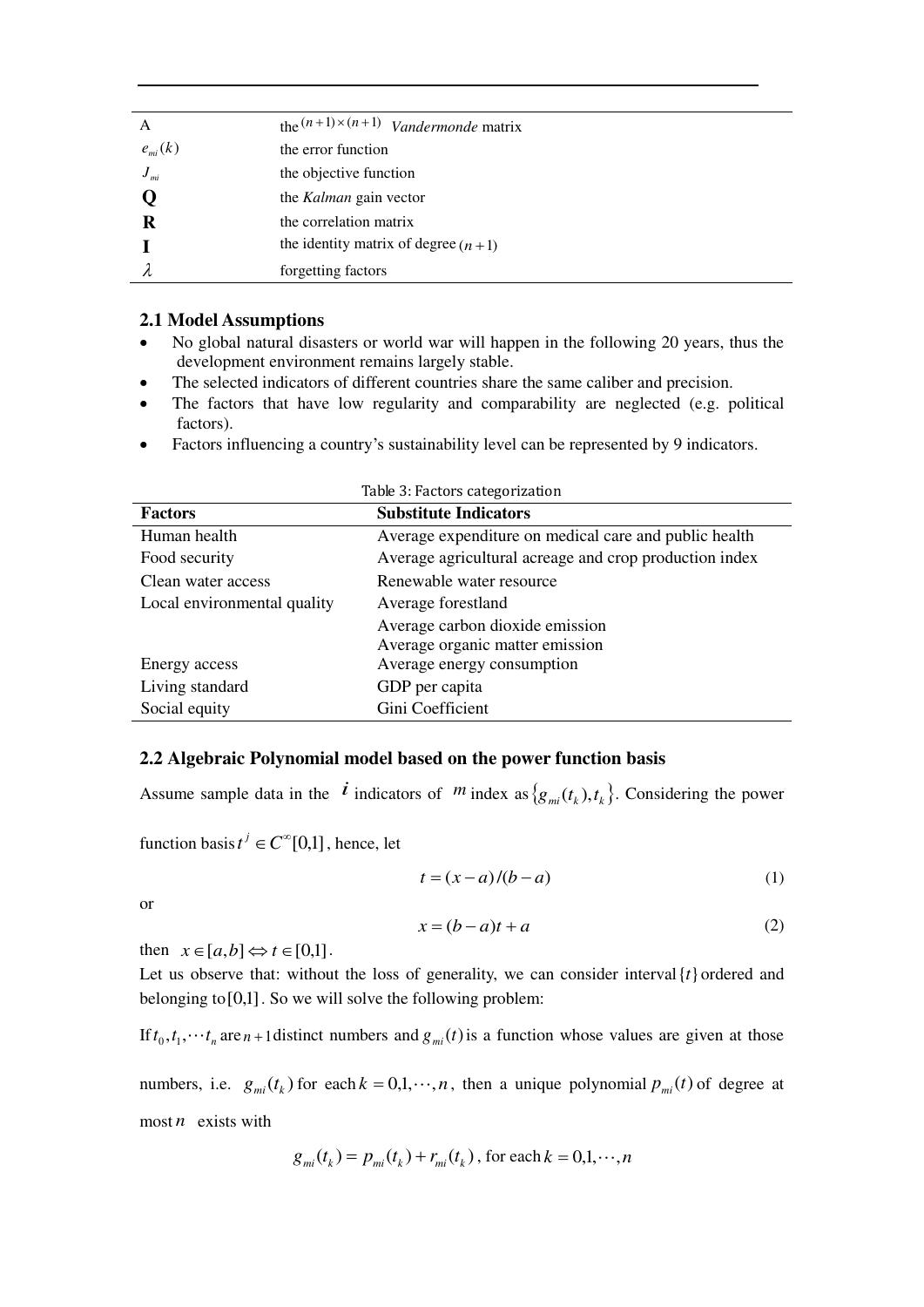where,  $r_{mi}(t_k)$  is called the remainder error associated with  $p_{mi}(t_k)$ , and the *nth* algebraic polynomial was given by

$$
p_{mi}(t) = \sum_{j=0}^{n} w_{j}{}_{m}t_i^j
$$
 (3)

We know from the Eq. (3) that such an algebraic polynomial is a least-square fit to the data if it minimizes the sum of the squares of the deviations from the data,

$$
\sum_{k=0}^{n} |g_{mi}(t_k) - p_{mi}(t_k)|^2
$$
 (4)

Solving this problem is equivalent to solve in the least squares sense the linear system  $A\mathbf{w}_{mi} \approx \mathbf{g}_{mi}$ , where,  $\mathbf{g}_{mi} = [g_{mi}(t_0), g_{mi}(t_1), \cdots, g_{mi}(t_n)]^T$  is called the data vector, and  $\mathbf{w}_{mi} = [w_{0mi}, w_{1mi}, \cdots, w_{nmi}]^T$  is called the weight vector containing the weighted coefficients of the power function basis that we want to compute on  $[0,1]$ , and the matrix

$$
\mathbf{A} = \begin{bmatrix} 1 & t_0 & \cdots & t_0^n \\ 1 & t_1 & \cdots & t_1^n \\ \vdots & \vdots & \cdots & \vdots \\ 1 & t_n & \cdots & t_n^n \end{bmatrix}
$$
 (5)

is called the  $(n+1) \times (n+1)$  *Vandermonde* matrix associated with the power function basis  $t_k^j$ , for  $j = 0,1,\dots, n$  and  $k = 0,1,\dots, n$ . If **A** has full rank  $n + 1$ , then the problem has a unique solution  $\mathbf{w}_{mi}^* \approx \mathbf{A}^{-1} \mathbf{g}_{mi}$  given by the following normal linear system

$$
\mathbf{A}\mathbf{w}_{mi} \approx \mathbf{g}_{mi} \tag{6}
$$

Since **A** is usually an ill-condition matrix, it was early recognized that solving the normal equations was not an adequate method [12-13]. In order to solve the problem, we proposed the adaptive method based on RLS algorithm in the next section.

#### **2.3 Adaptive method to solve weighted coefficients**

The recursive least square (RLS) algorithm has been extensively used in adaptive filtering, self-tuning control systems, prediction and interference cancellation, system identification, etc. [14-16]. In order to compute the weighted coefficients of *nth* order algebraic polynomial  $p_{mi}(t)$  by RLS algorithm, the error function  $e_{mi}(k)$  and the objective function  $J_{mi}$  were given respectively, as follows

$$
e_{mi}(k) = g_{mi}(t_k) - \mathbf{A}(k,:) \mathbf{w}_{mi}
$$
 (7)

where, 
$$
p_{mi}(t_k) = \mathbf{A}(k,:)\mathbf{w}_{mi}.
$$

and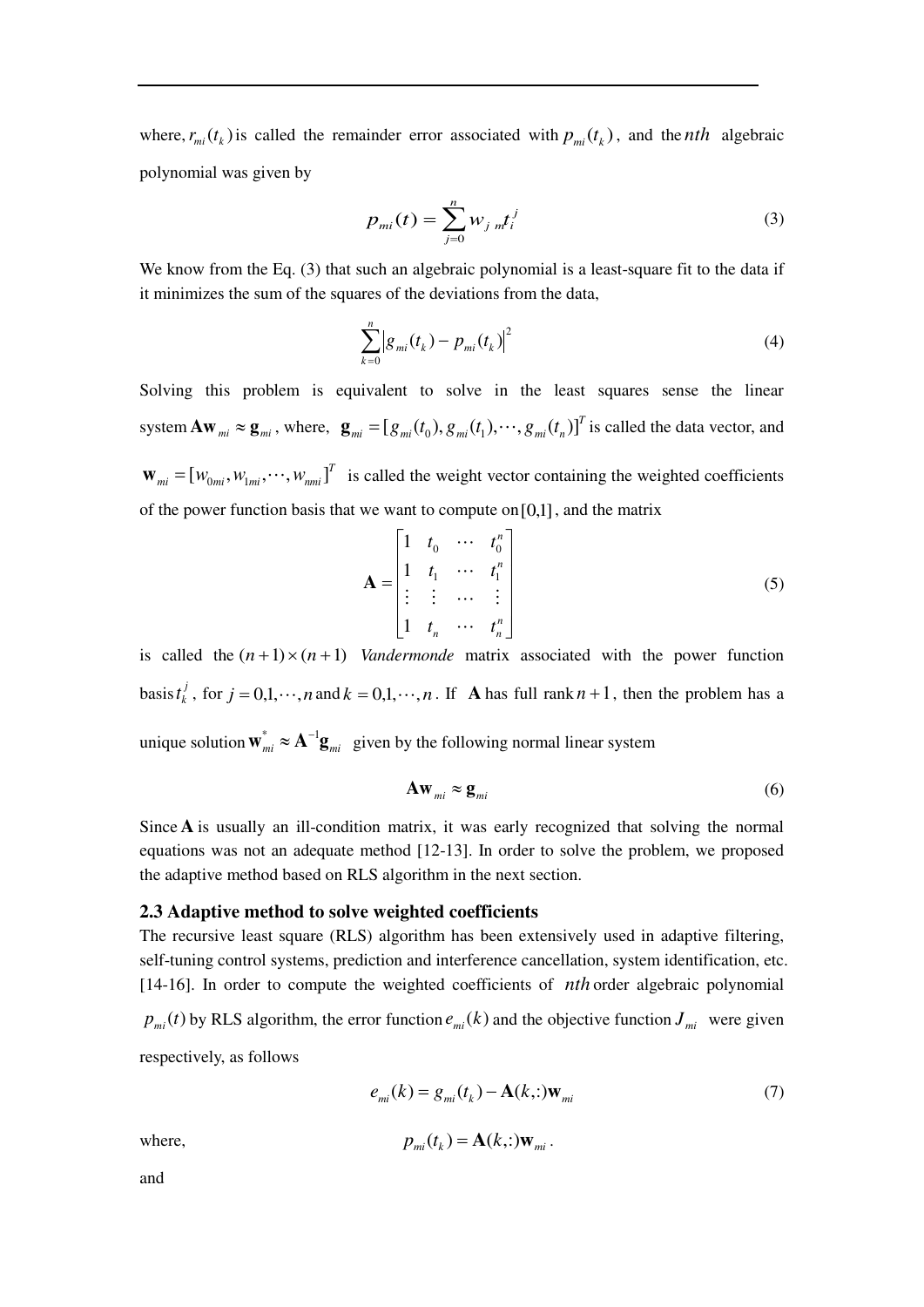$$
J_{mi} = 0.5 \sum_{k=0}^{n} e_{mi}^{2}(k)
$$
 (8)

To minimize the  $J_{mi}$ , the weight vector  $\mathbf{w}_{mi}$  is recursively calculated via using a Recursive Least Squares (RLS) rule [14-16]. In the standard RLS algorithm, the update of the vector  $W_{mi}$ , the *Kalman* gain vector **Q**, and the correlation matrix **R**, is described as

$$
\mathbf{Q}^{k} = \frac{\mathbf{R}^{k} \mathbf{A}^{T}(k, :)}{\lambda + \mathbf{A}(k, :)\mathbf{R}^{k} \mathbf{A}^{T}(k, :)}
$$
(9)

$$
\mathbf{w}_{mi}^{k+1} = \mathbf{w}_{mi}^k + \mathbf{Q}^k e_{mi}(k)
$$
 (10)

$$
\mathbf{R}^{k+1} = \frac{1}{\lambda} [\mathbf{I} - \mathbf{Q}^k \mathbf{A}(k, :)] \mathbf{R}^k
$$
 (11)

where,  $k = 0, 1, \dots, n$ ,  $\mathbf{R}^0 = \mathbf{I} \quad \mathbf{R}^{(n+1)(n+1)}$ . Generally, set  $\alpha = 10^6 \sim 10^{12}$ ,  $\mathbf{I} \in \mathbf{R}^{(n+1)\times (n+1)}$ 

is called the identity matrix of degree  $(n+1)$ , and forgetting factor  $0 < \lambda \le 1$ .

*Theorem1*. Suppose  $t_0, t_1, \dots, t_n$  are distinct numbers in [0,1] and  $g_m(t) \in C^{n+1}[0,1]$ . Then, a number  $\xi$  in (0,1) exists with truncation error that

$$
r_{mi}(t) = \frac{g_{mi}^{(n+1)}(\xi)}{(n+1)!} t^{n+1} = o\left[\frac{1}{(n+1)!}\right]
$$
 (12)

*Proof.* Note first that if  $t = t_k$ , for each  $k = 0, 1, \dots, n$ , let

$$
g_{mi}(t_k) = p_{mi}(t_k) + r_{mi}(t_k), \text{ for each } k = 0, 1, \cdots, n
$$
 (13)

If  $t \neq t_k$ , for all  $k = 0,1,\dots, n$ , define the function  $q_{mi}$  for  $\tau$  in [0,1] by

$$
q_{mi}(\tau) = g_{mi}(\tau) - p_{mi}(\tau) - r_{mi}(t) \tag{14}
$$

Here,  $r_{mi}(t) = g_{mi}(t) - p_{mi}(t)$ .

Suppose  $g_{mi}(t) \in C^{n+1}[0,1]$ . Since  $p_{mi} \in C^{\infty}[0,1]$  and  $r_{mi} \in C^{n+1}[0,1]$ , hence, it follows that  $q_{mi} \in C^{n+1}[0,1]$ . If  $\tau = t = t_k$ , for each  $k = 0,1,\dots, n$ , we have

$$
q_{mi}(t_k) = g_{mi}(t_k) - p_{mi}(t_k) - r_{mi}(t_k) = 0
$$

If  $\tau = t \neq t_k$  for each  $k = 0,1,\dots,n$ , let

$$
r_{mi}(t) = K_{mi}t^{n+1}
$$
 (15)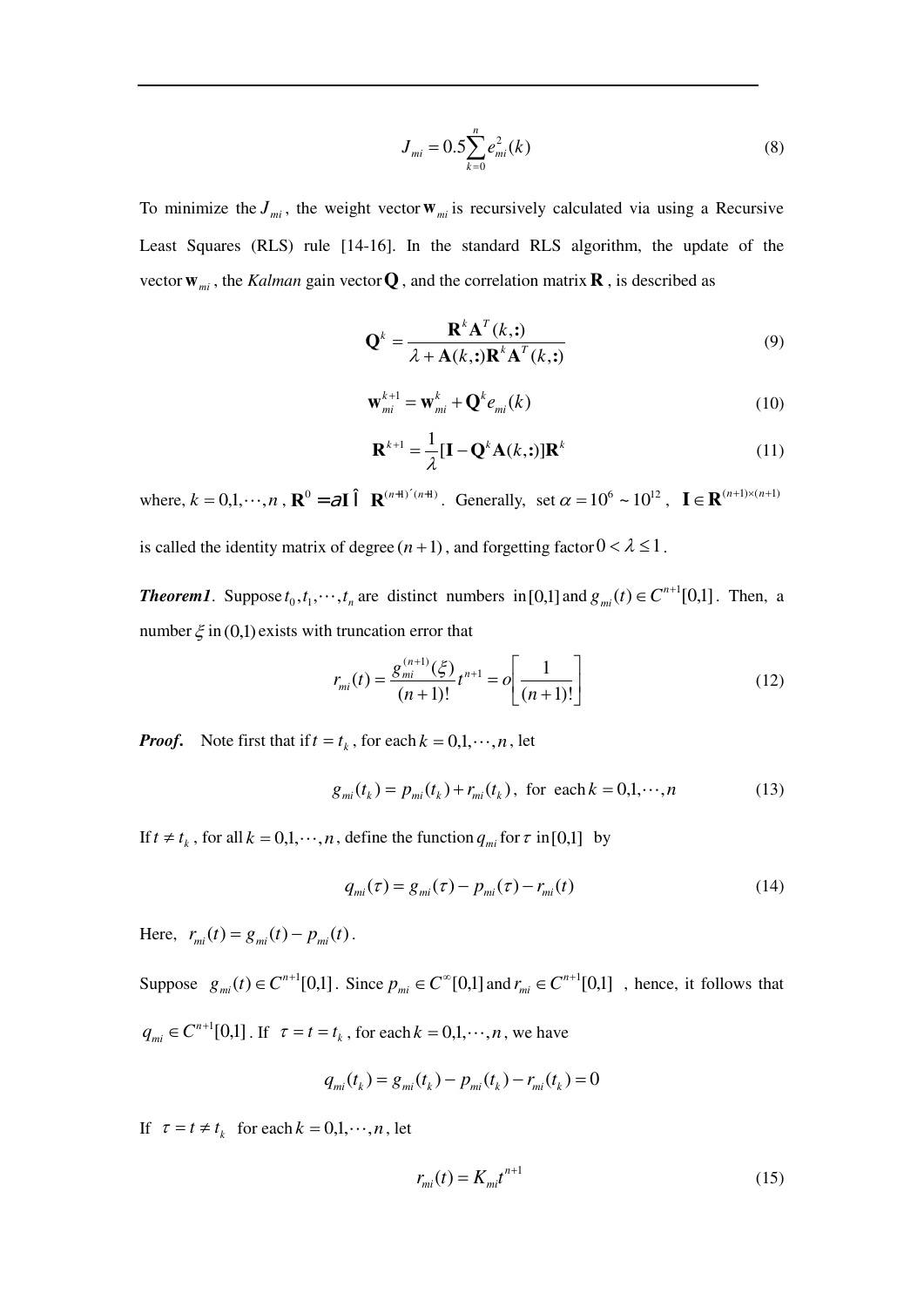We have

$$
q_{mi}(t) = g_{mi}(t) - p_{mi}(t) - K_{mi}t^{n+1}
$$
\n(16)

Moreover, there must exist  $t_{\zeta} \neq t_{k}$ , for all  $k = 0,1,\dots,n$ , with the property that

$$
q_{mi}(t_{\varsigma}) = g_{mi}(t_{\varsigma}) - p_{mi}(t_{\varsigma}) - K_{mi}t_{\varsigma}^{n+1} = 0, \text{ for } t_{\varsigma} \in (0,1)
$$

Thus,  $q_{mi}(t)$  is zero at  $(n+2)$  distinct numbers  $t_c$ ,  $t_0$ ,  $t_1$ ,  $\cdots$ ,  $t_n$ . By the Generalized Rolle's

Theorem, there exists a number  $\xi$  in (0,1) for which  $q_{mi}^{(n+1)}(\xi) = 0$ . So

$$
0 = q_{mi}^{(n+1)}(\xi) = g_{mi}^{(n+1)}(\xi) - p_{mi}^{(n+1)}(\xi) - K_{mi}(n+1)!
$$
 (17)

Since  $p_{mi}(t)$  is a polynomial of degree at most *n*, the  $(n+1)st$  derivative,  $p_{mi}^{(n+1)}(t)$ *mi*  $t^{(1)}(t)$ , is identically zero. Equation (17) now becomes

$$
0 = g_{mi}^{(n+1)}(\xi) - 0 - K_{mi}(n+1)!
$$

Considering the Eq. (15), we have

$$
r_{mi}(t) = \frac{g_{mi}^{(n+1)}(\xi)}{(n+1)!} t^{n+1} = o\left[\frac{1}{(n+1)!}\right]
$$

The error formula in *Theorem 1* is an important theoretical result. Error bounds for the technique are obtained from the error formula of algebraic polynomial.

# **3. Model Application**

 We select America, Sweden, China and Tanzania as objects and do the fitting and forecasting of 10 indicators among 3 indexes. Set  $\lambda = 1$ ,  $\alpha = 10^6$ . The study results are as follows:

3.1 Index of natural resources reserve per capita

(1) Agricultural Acreage per capita

The data of four countries are shown in Table 4 (We leave out the data tables in the following analysis in order to save space).

|      | ັ       | ັ<br>. .<br>$\mathbf{r}$<br>$\cdot$ | . .   |          |
|------|---------|-------------------------------------|-------|----------|
|      | America | Sweden                              | China | Tanzania |
| 2004 | 0.57    | 0.30                                | 0.09  | 0.25     |
| 2005 | 0.56    | 0.30                                | 0.09  | 0.25     |
| 2006 | 0.54    | 0.29                                | 0.09  | 0.24     |
| 2007 | 0.54    | 0.29                                | 0.08  | 0.24     |
| 2008 | 0.54    | 0.28                                | 0.08  | 0.27     |
| 2009 | 0.52    | 0.28                                | 0.08  | 0.26     |
|      |         |                                     |       |          |

Table 4: Agricultural Acreage per capita/unit: hectare/person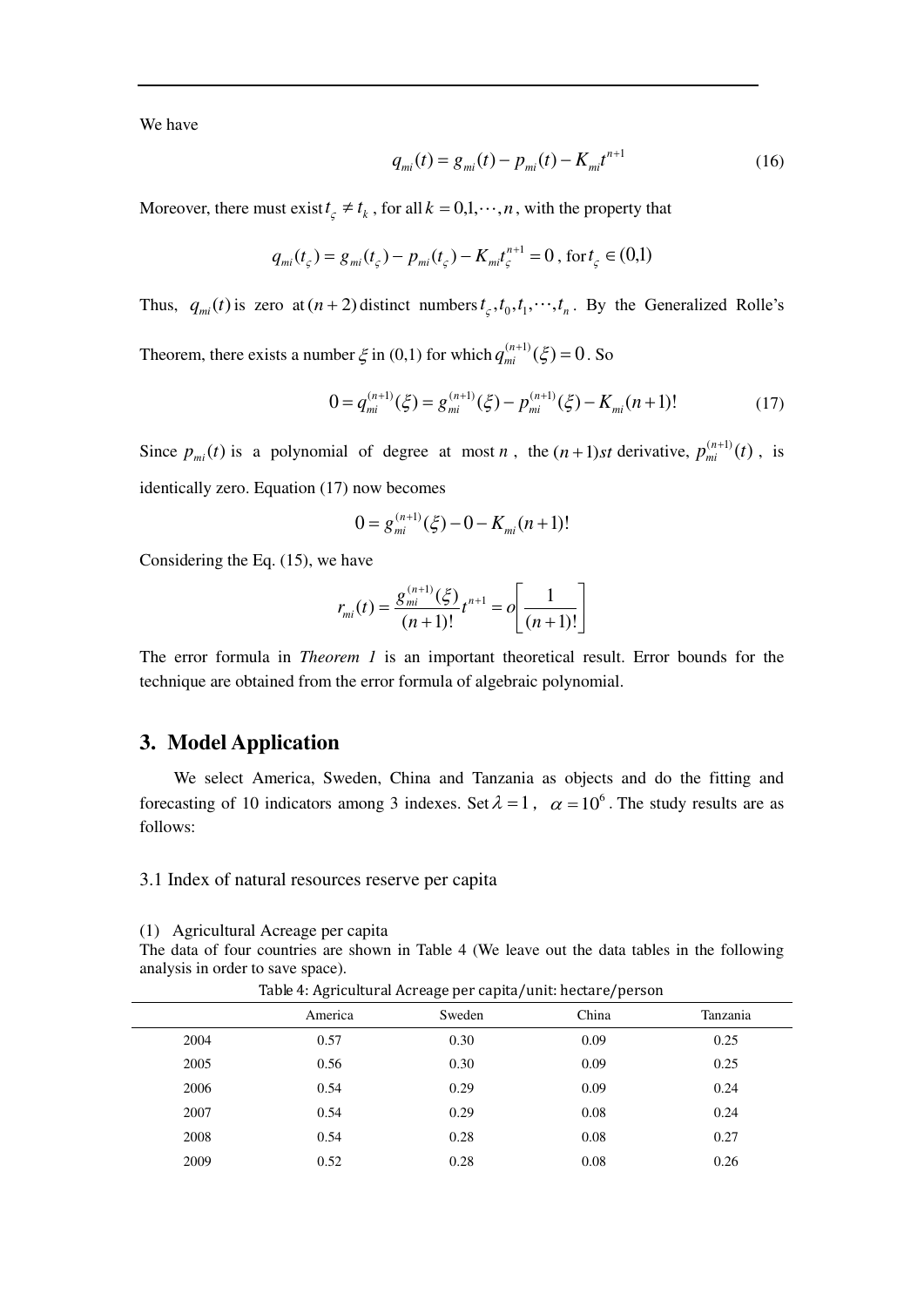| 2010 | 0.52 | 0.28 | 0.08 | 0.26 |
|------|------|------|------|------|
| 2011 | 0.51 | 0.28 | 0.08 | 0.25 |
| 2012 | 0.49 | 0.27 | 0.08 | 0.30 |
| 2013 | 0.48 | 0.27 | 0.08 | 0.25 |
|      |      |      |      |      |

Data source: [http://data.worldbank.org](http://data.worldbank.org/) (missing values are supplemented by interpolation method)

Assume  $a = 2004$ ,  $b = 2033$ ,  $n = 1$ , from formula (6) we use RLS algorithm to fit and predict the data above. The results are shown in Figure 4.



Figure 4: Fitting and forecasting results of agricultural acreage per capita

#### (2) Forest Area per capita

Assume  $a = 2004$ ,  $b = 2035$ ,  $n = 2$ , from formula (6) we use RLS algorithm to fit and predict the data above. The results are shown in Figure 5.



Figure 5: Fitting and forecasting results of forest area per capita

### (3) Renewable Water Resource per capita

Assume  $a = 1992$ ,  $b = 2035$ ,  $n = 2$ , from formula (6) we use RLS algorithm to fit and predict the data above. The results are shown in Figure 6.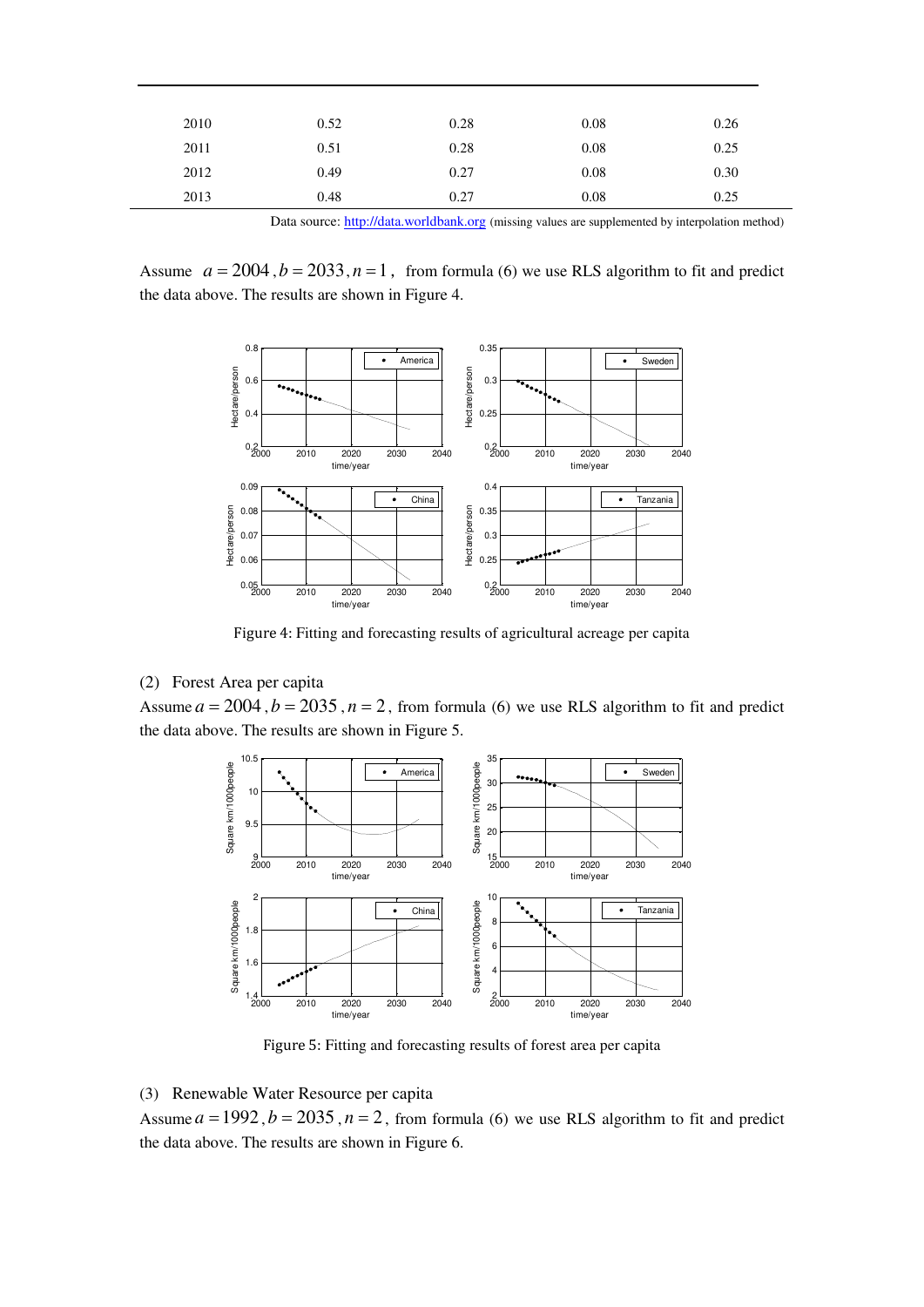

Figure 6: Fitting and forecasting results of renewable water resource per capita

#### (4) Crop production index

We find that there are no significant differences among those four countries hence we dismiss that indicator from consideration.

3.2 Index of Environmental carrying capacity per capita

# (1) Energy Consumption per capita

Assume  $a = 2004$ ,  $b = 2035$   $n = 1$  from formula (6) we use RLS algorithm to fit and predict the data above. The results are shown in Figure7.



Figure 7: Fitting and forecasting results of energy consumption per capita

# (2) <sup>2</sup> *co* Emissions per capita

Assume  $a = 2004$ ,  $b = 2035$ ,  $n = 1$  from formula (6) we use RLS algorithm to fit and predict the data above. The results are shown in Figure 8.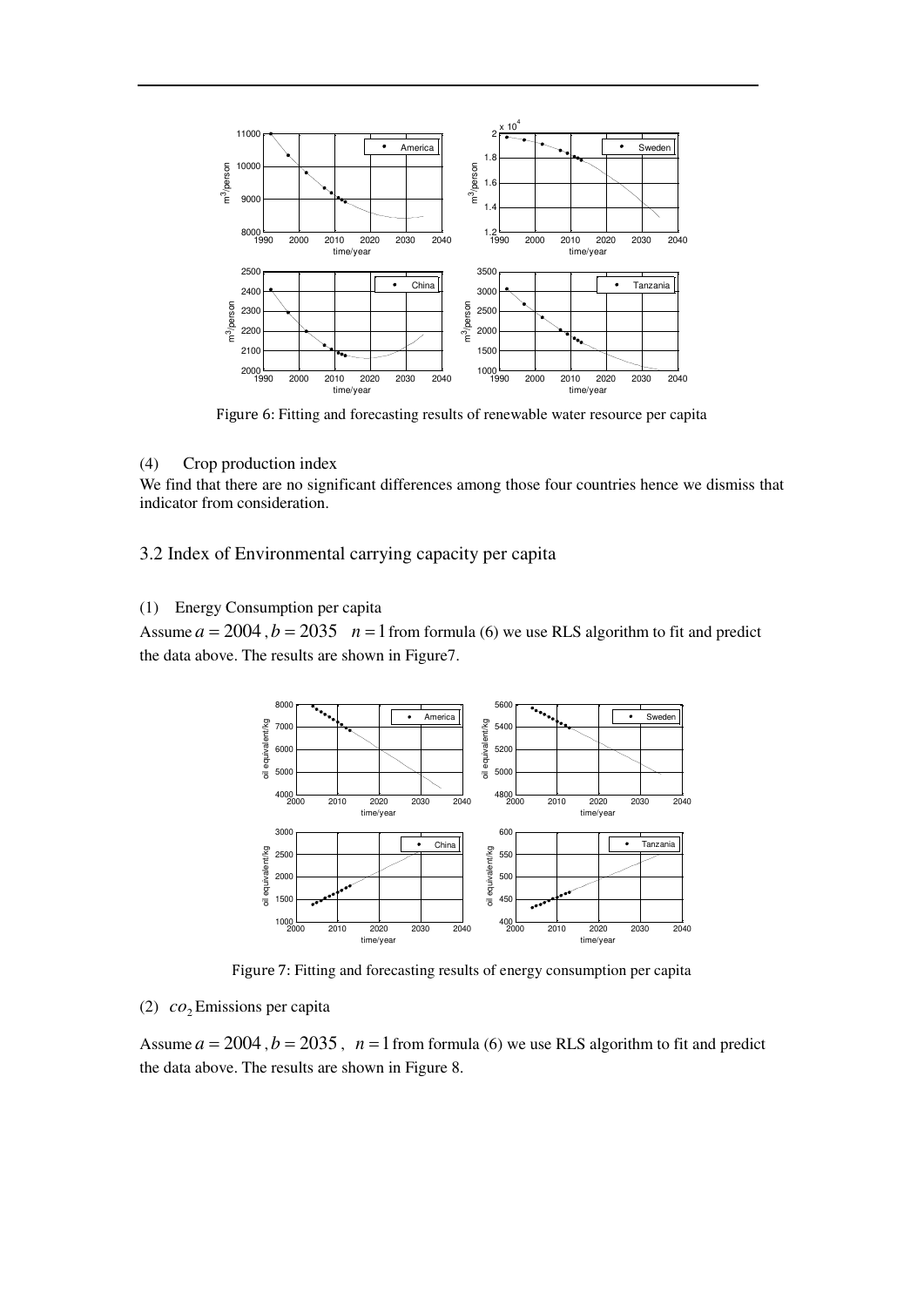

Figure 8: Fitting and forecasting results of  $co<sub>2</sub>$  emissions per capita

#### (3) Organic Matter Emissions per capita

We find that there are no significant differences among those four countries hence we dismiss that indicator from consideration.

#### 3.3 Index of social welfare level

#### (1) GDP per capita

Assume  $a = 2004$ ,  $b = 2035$ ,  $n = 1$  from formula (6) we use RLS algorithm to fit and predict the data above. The results are shown in Figure 9.



Figure 9: Fitting and forecasting results of GDP per capita

#### (2) Health expenditure per capita

Assume  $a = 2004$ ,  $b = 2035$ ,  $n = 1$  from formula (6) we use RLS algorithm to fit and predict the data above. The results are shown in Figure 10.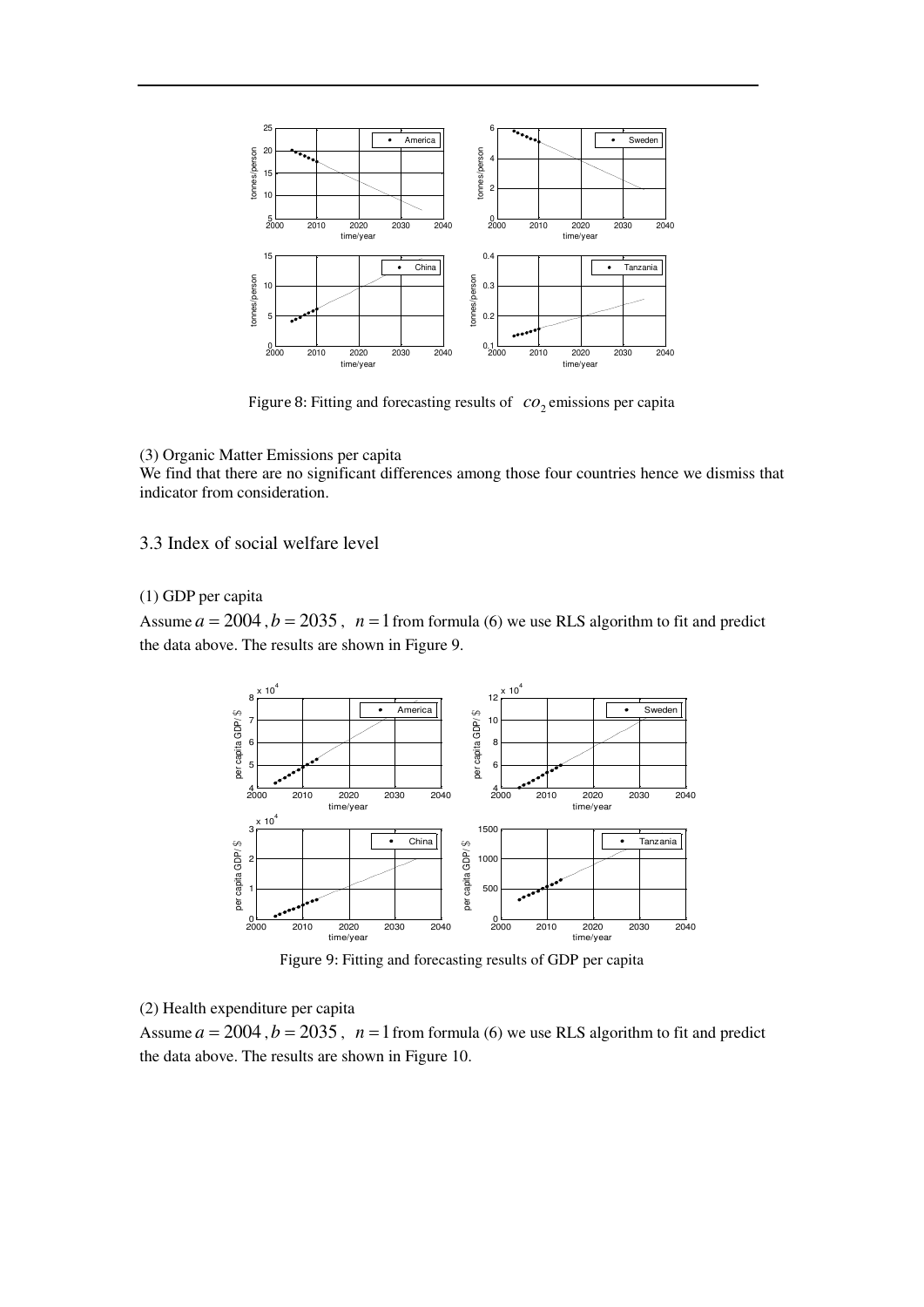

Figure 10: Fitting and forecasting results of Health expenditure per capita

# (3) Income Gini Coefficient

Assume  $a = 2004$ ,  $b = 2035$ ,  $n = 1$  from formula (6) we use RLS algorithm to fit and predict the data above. The results are shown in Figure 11.



Figure 11 Fitting and forecasting results of Income Gini Coefficient

# 3.4 Study of aggregative indicators

In order to facilitate analysis, we arrange the three index systems as follows:

- (1) Natural Resources Reserves per capita
	- agricultural acreage per capita  $I_{11}$
	- forest area per capita  $I_{12}$
	- renewable water resource per capita  $I_{13}$
- (2) Environmental Carrying Capacity per capita
	- energy consumption per capita  $I_{21}$
	- carbon dioxide emissions per capita  $I_{22}$
- (3) Social welfare level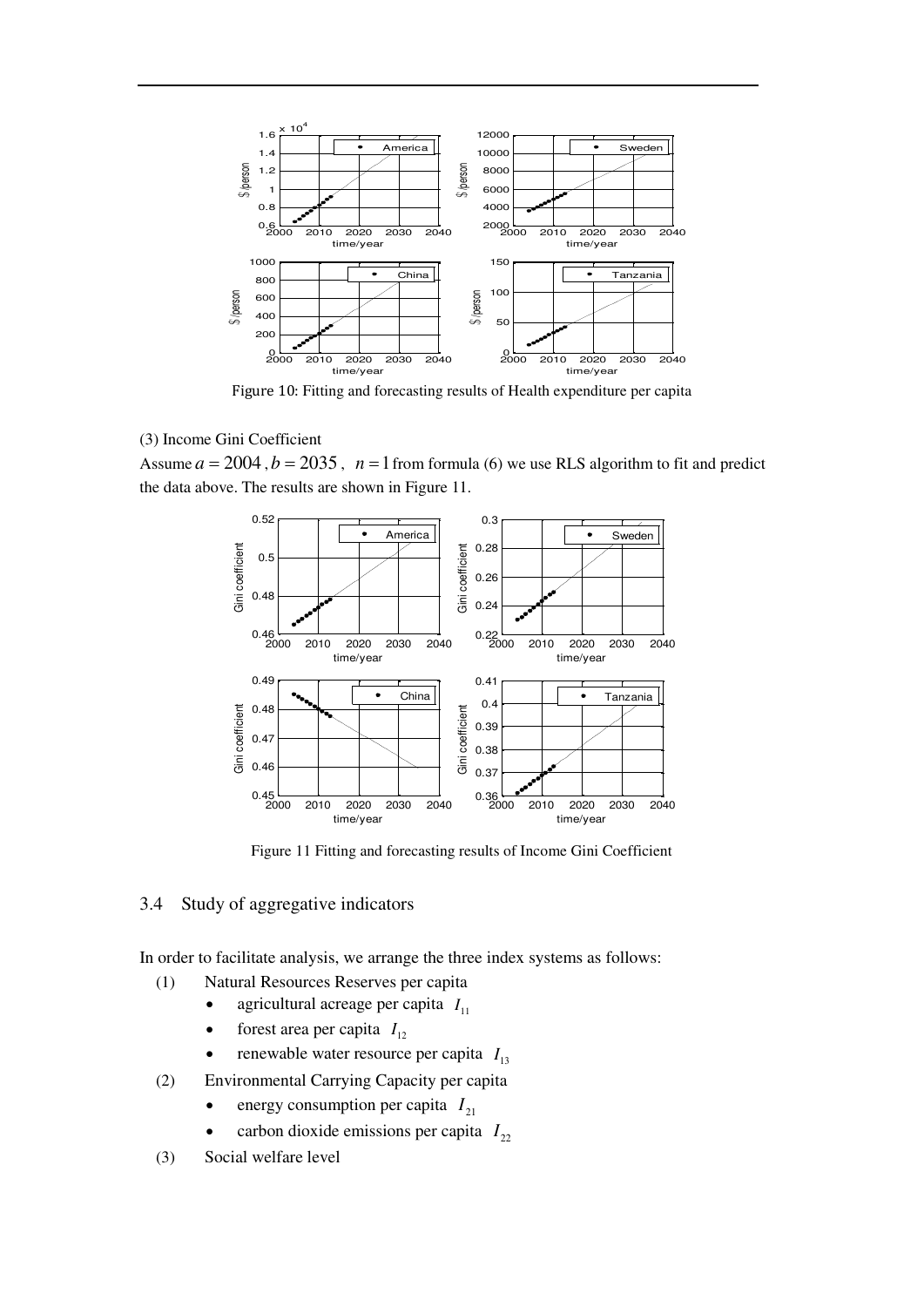- health expenditure per capita  $I_{31}$
- GDP per capita  $I_{32}$
- income Gini coefficient  $I_{33}$

The interaction of the above three index systems is mainly reflected in the following facets:

(1) First, the effect energy consumption per capita has on natural resources reserves per capita. Suppose the influence weight is the same, so impact factor (IF) can be described as:

$$
J_{21} = \frac{I_{11} + I_{12} + I_{13}}{3I_{21}}
$$
 (18)

Clearly, the bigger  $J_{21}$  is, the more sustainable a country will be.

(2) Second, the effect energy consumption per capita has on social welfare level. Suppose the influence weight is the same, so IF can be described as:

$$
J_{23} = \frac{I_{31} + I_{32}}{2I_{21}}\tag{19}
$$

Clearly, the bigger  $J_{23}$  is, the more sustainable a country will be.

(3) Third, the effect GDP per capita has on health expenditure per capita. The IF can be described as:

$$
J_{33} = I_{31} / I_{32} \tag{20}
$$

Clearly, the bigger  $J_{33}$  is, the more sustainable a country will be.

(4) Fourth, the effect energy consumption per capita has on carbon dioxide emissions per capita. The IF can be described as:

$$
J_{22} = I_{22} / I_{21} \tag{21}
$$

Clearly, if  $I_{21}$  remains unchanged, the smaller  $J_{22}$  is, the smaller  $I_{22}$  will be, which has less influence on environment and which is advantageous to sustainable development.

Suppose the impact factors above have the same weight, then the composite index of sustainable development is:

$$
J = \frac{J_{21} + J_{23} + J_{33} - J_{22}}{4}
$$
 (22)

If we include social equity indicator (i.e. Gini coefficient), then the ultimate composite index could be defined as the following:

$$
J_s = J/I_{33} \tag{23}
$$

Similarly, the greater the indicator is, the more sustainable a country will be. Here we grade the sustainability on the basis of  $J<sub>s</sub>$  and the ratings are as follows:

| Table 5: Ratings of countries' sustainability |                  |                   |                                        |                 |  |  |
|-----------------------------------------------|------------------|-------------------|----------------------------------------|-----------------|--|--|
| $J_{\odot} \geq 5$                            | $5J_{\odot} < 5$ | $2 \le J_{s} < 3$ | $1 \leq J_{\alpha} < 2$                | $0 < J_{s} < 1$ |  |  |
| A+                                            |                  |                   |                                        |                 |  |  |
| Sweden $(6.2708)$                             |                  |                   | America $(2.3939)$ Tanzania $(1.4265)$ | China(0.8183)   |  |  |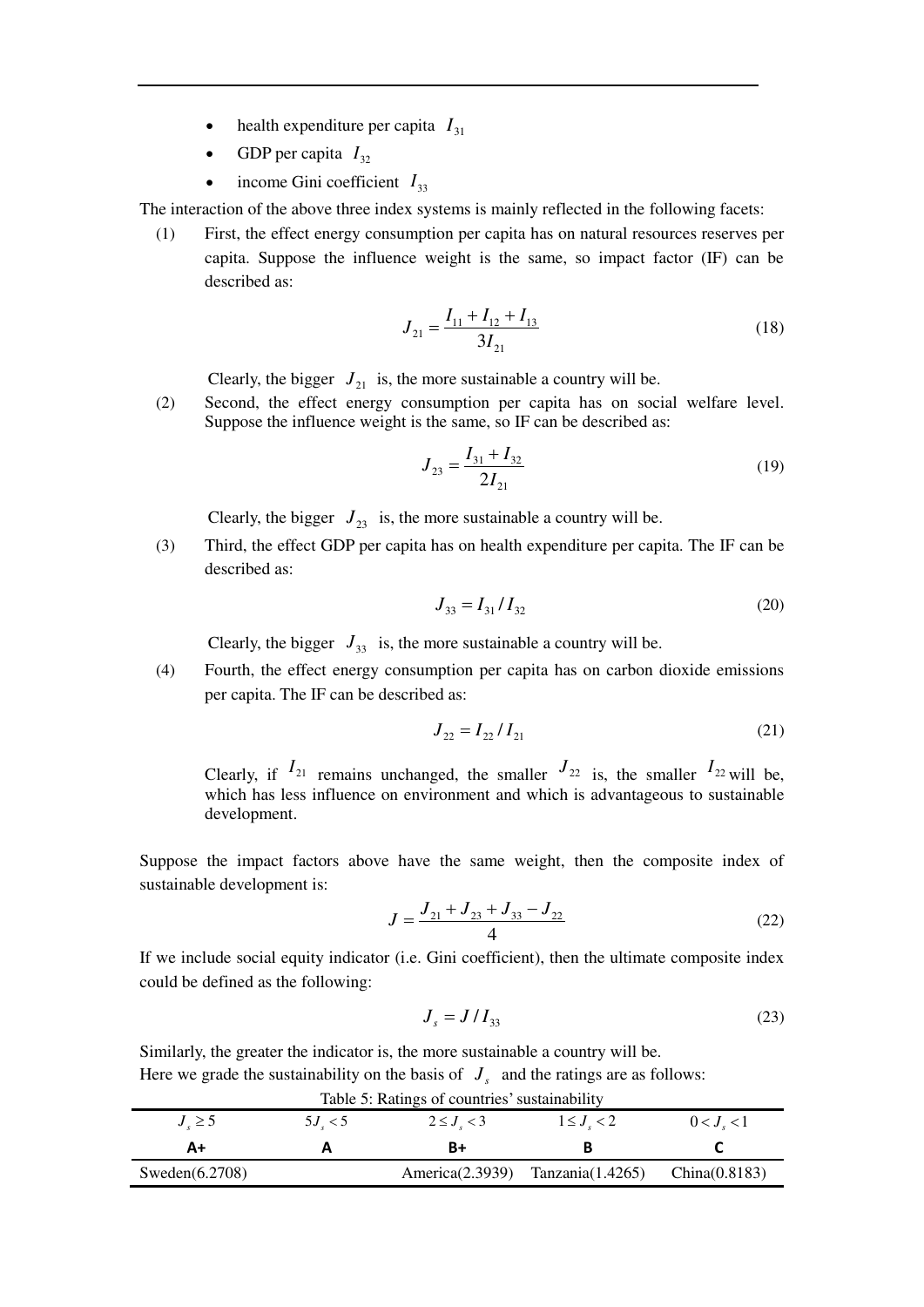Here it is clear that the greater the value of index is, the more sustainable a country will be. From the result, Sweden is the most sustainable country, followed by America, Tanzania and China. In order to judge the level of sustainability, we rate the value from highest to lowest as, A+: very sustainable

- A : sustainable
- B+: acceptable in sustainability
- B : unsustainable
- C : very unsustainable

#### 3.5 Model Evaluation

**Strengths:** The RLS model has three major advantages. First, it considers the measurement of sustainable development in three facets: natural resources reserves (how much we have), environmental carrying capacity (how much we can consume) and social welfare level (to what extent our standards of lives improve). These indicators chosen cover the field of natural resources, pollutant discharge, sanitation, economy and social equity, etc. Hence, the model is built on an extensive and structured indicator system in comparison with the current UNSCD frameworks and OECD system. Second, the model is not static but a dynamic one in determining the future trends of the selected indicators. The model considers the changes of internal reserves (e.g. renewable water resource per capita) pushed by external forces (e.g. organic matter emissions per capita). Therefore, it is possible to build an extrapolation model of ecosystem and economic system. Third, from the model construction (see *Theorem* 1) the error bounds decrease as the polynomial factorial *n* increase, which means the accuracy goes higher when *n* increases.

**Weaknesses: T**he model also has some weaknesses due to lack of data in some critical indicators. In order to assess social welfare level, we should consider the Green GDP (GGDP) which was adopted by the World Bank since 1997. However, there exists insurmountable technical difficulty as to measure the value of GGDP, and there are no sufficient data about it. Thus we use health expenditure per capita, GDP per capita and income Gini coefficient to represent social welfare level. Another flaw is that the data from the least development countries (LDCs, e.g. Tanzania) are insufficient, which results in greater simulation error. In fact, we still have a long way to go before optimizing our RLS model.

# **4. Twenty-year Plan for Tanzania**

# 4.1 Country Profile

We look at the profile from five different perspectives: demographics, natural resources, economics, social status, and political environment. We find that Tanzania has great potential in development in that it has rich resources; however, it also has lots of constraints. The high fertility rate, poor technological level and health conditions largely prevent Tanzania from development.

 The figure below shows the ongoing projects and operations in 2014. Most of the projects are carried out in urban areas and the structure is unbalanced. Remote areas are badly in need of clean water, affordable electricity, and convenient transportation, etc.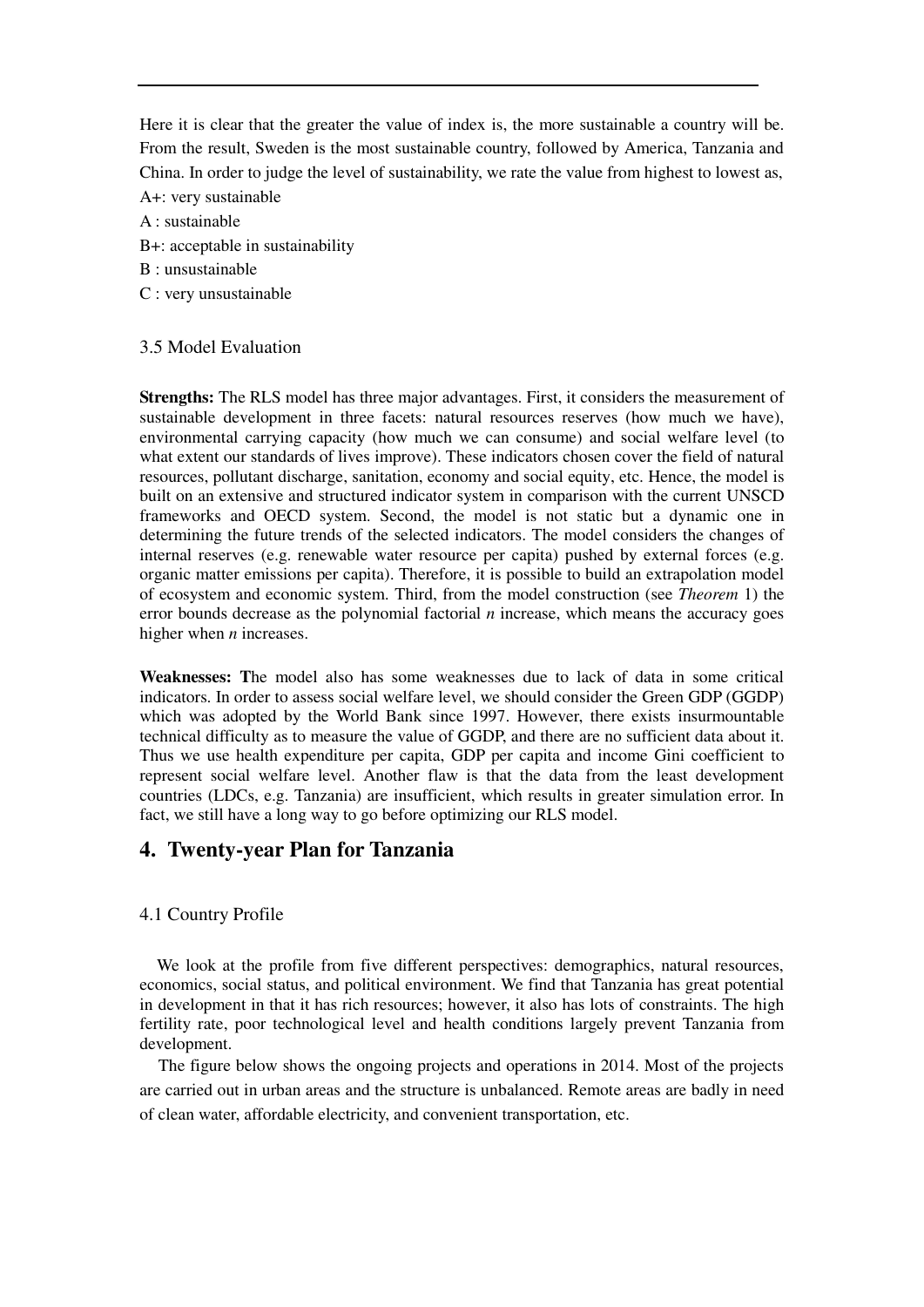|                 | <b>Demographics</b> | Population                          | Gender Structure                             |                         | Age Structure  |           |                             | Growth     |
|-----------------|---------------------|-------------------------------------|----------------------------------------------|-------------------------|----------------|-----------|-----------------------------|------------|
|                 |                     |                                     | Male                                         | Female                  | $0 - 14$       | $15 - 64$ | 65 and above                | Rate       |
|                 |                     | 49.25 million                       | 50%                                          | 50%                     | 45%            | 52%       | 3%                          | 3.00%      |
|                 | <b>Natural</b>      | Forest Area                         | Natural Gas                                  |                         | Coal           |           | Gold                        |            |
|                 |                     | (sq. km)                            |                                              | cubic feet)             |                | (ton)     |                             | (ounce)    |
| Profile         | <b>Resources</b>    | 326,212                             | 43 trillion                                  |                         | 10 million     |           |                             | 18 million |
| of              |                     | GDP                                 | <b>GDP Growth</b>                            |                         | GDP per capita |           |                             |            |
|                 | <b>Economics</b>    | (current US\$)                      | (annual %)                                   |                         | (current US\$) |           |                             |            |
| <b>Tanzania</b> |                     | 33.23 billion                       | 7.00%                                        |                         | 694.8          |           |                             |            |
| (2013)          | Social              | <b>Technological</b>                | <b>Health Expenditure</b>                    |                         | Education      |           |                             |            |
|                 | Level<br>per capita |                                     | <b>Compulsory Education</b><br>Literacy Rate |                         |                |           |                             |            |
|                 | <b>Status Quo</b>   | \$73<br>extremely low               |                                              | 90.40%<br>10 years      |                |           |                             |            |
|                 | Political           |                                     | Key Areas                                    |                         |                | Stability | <b>Diplomatic Relations</b> |            |
|                 | <b>Conditions</b>   | education/sanitation/transportation |                                              | relatively high<br>good |                |           |                             |            |

#### Table 6: Profile of Tanzania in 2013

\*Source: http://data.worldbank.org/country/tanzania

#### **4.2 Comparison and Predicting Results**

In order to better design our development plan, we first compare the country's sustainability factors with those of other countries (America, Sweden and China). Here we use the 2009 statistics as an example (see Figure 18).

|                   | America  | Sweden    | China    | Tanzania |  |  |
|-------------------|----------|-----------|----------|----------|--|--|
| $\mathbf{I}_{11}$ | 0.52     | 0.28      | 0.08     | 0.26     |  |  |
| $\mathbf{I}_{12}$ | 9.882802 | 30.329068 | 1.533113 | 7.752427 |  |  |
| $\mathbf{I}_{13}$ | 9185.99  | 18390.03  | 2112.85  | 1929.94  |  |  |
| $I_{21}$          | 7055.60  | 4883.20   | 1717.27  | 443.29   |  |  |
| $I_{22}$          | 17.32    | 4.70      | 5.78     | 0.15     |  |  |
| $\mathbf{I}_{31}$ | 8008.67  | 4357.07   | 188.98   | 27.52    |  |  |
| $\mathbf{I}_{32}$ | 46998.82 | 43639.55  | 3748.50  | 504.20   |  |  |
| $\mathbf{I}_{33}$ | 0.47     | 0.25      | 0.490    | 0.37     |  |  |
| $J_{\rm s}$       | 2.3939   | 6.2708    | 0.8183   | 1.4265   |  |  |

Table 7: Comparison of four countries in 2009

 We can infer from the result (see the bottom line) that Sweden is the most sustainable among four countries, followed by United States, Tanzania and China. From the respective indicator, we can see Tanzania is extremely insufficient in renewable water resource (*I***13**), energy consumption ( $I$ <sup>21</sup>), carbon dioxide emissions ( $I$ <sup>22</sup>), health expenditure ( $I$ <sup>31</sup>) and GDP per capita  $(I_2)$ , leading to the relatively low rate in composite index  $(I_5)$ . Therefore, the major bottlenecks to Tanzania's sustainable development are water resource, electricity and other relevant industrial materials, healthcare, and sustainable economic structure.

According to all kinds of data of Tanzania, we come out of the fitted results of all indicators in the next two decades, and then we calculate the composite index *J*<sup>s</sup> in respective year (see Figure 12).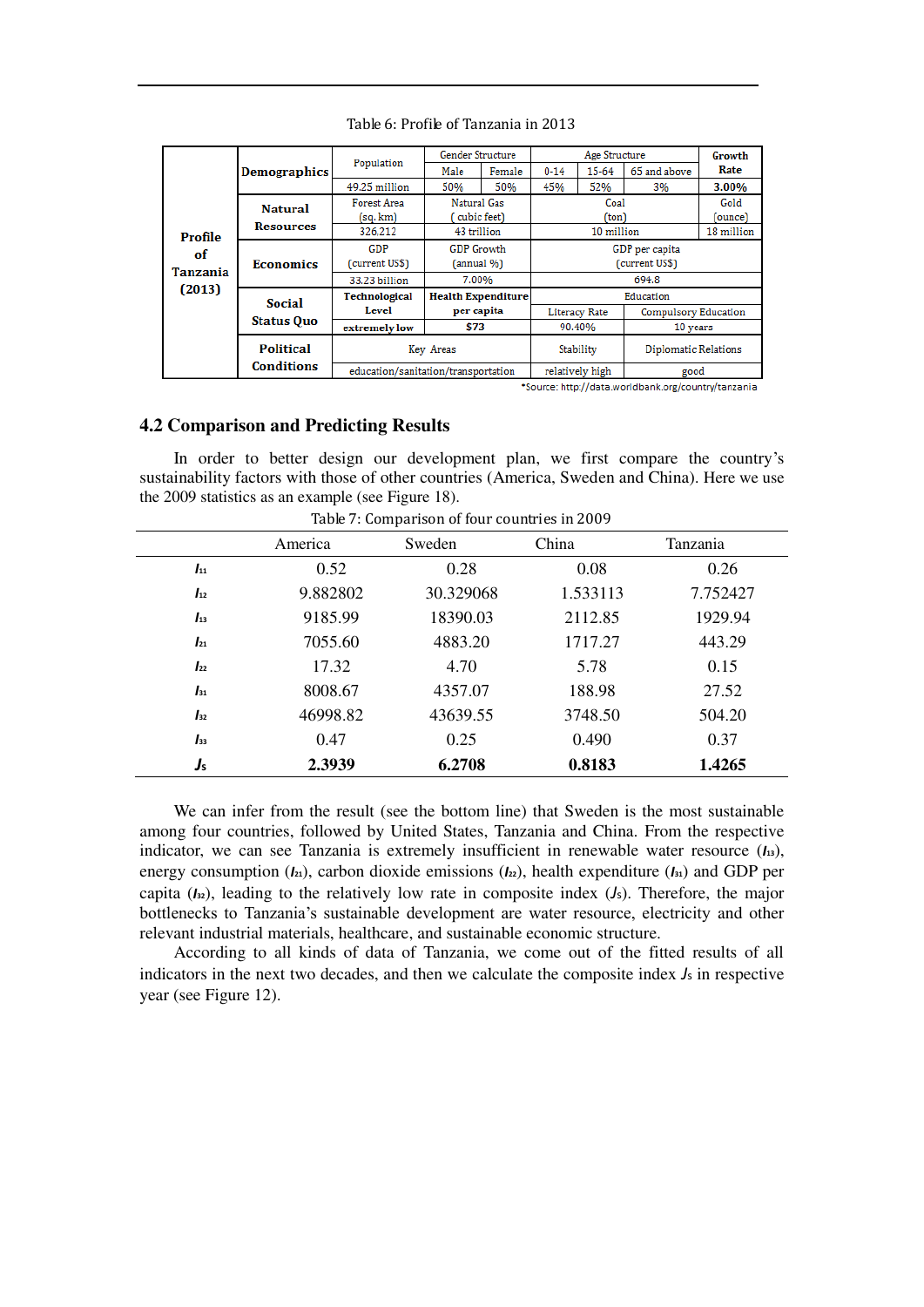

Figure 12: Predicted trend of composite index (20 years)

From the figure it is clear that the composite index of Tanzania shows a down trend, reflecting the decrease of its future sustainability.

#### **4.3 Plan Content**

 To promote Tanzania's abilities in sustainable development, we sketch a plan based on the model and the country's profile. Tanzania has expansive arable land and forest area, but the shortage in water largely hinders the agriculture from developing. Therefore, agricultural development cannot be the major driving force in Tanzania's overall development. Instead, we believe Tanzania has to strive in industrial development and make progress in technology, education, medical and health services. The plan consists of five major development programs suitable for Tanzania status quo. They are producing clean water, generating electricity, developing tourism industry, improving transport conditions and advancing medical and health services. We believe these five are essential and fundamental to Tanzania's sustainable development. Also, these five are interactive and as integral parts of the whole plan. Among these, clean water production, electricity generation and transportation improvement are of significant importance because those above facilitate the development of the other two programs.

#### **(1) Producing Clean Water**

 In Tanzania, the access to clean water is quite difficult. The high price of clean water makes it hard for many people to use, so they use unclean water instead, which may carry several kinds of diseases such as schistomiasis, dysentery and malaria.

 In order to improve the quality of water consumption, our program aims at producing more clean water. The production is consists of two parts. One is to establish seawater desalination plants near the sea; the other is to help people in the rural areas to purify water through chemical or physical ways.

 Seawater Desalination Project: establish large desalinators in coastal area within five years to increase the renewable water resource per capita from  $1705 \text{ m}^3$  to  $2746 \text{ m}^3$ .

 Water Purification Project: send volunteer teams every year to inland counties to impart simplified water purification methods, and bring necessary materials and equipment.

#### **(2) Generating Electricity**

 Only 30% of rural area has access to stable electricity in Tanzania, and with the price going up to 12 cents/KWH, which is 2-3 time that of Kenya and Uganda(data in 2009)[17], only 10% of population have access to electricity and can afford to its consumption. Local companies are frequently affected due to blackouts, making electricity one of the major bottlenecks of Tanzania's sustainable development. Considering the situation, we plan to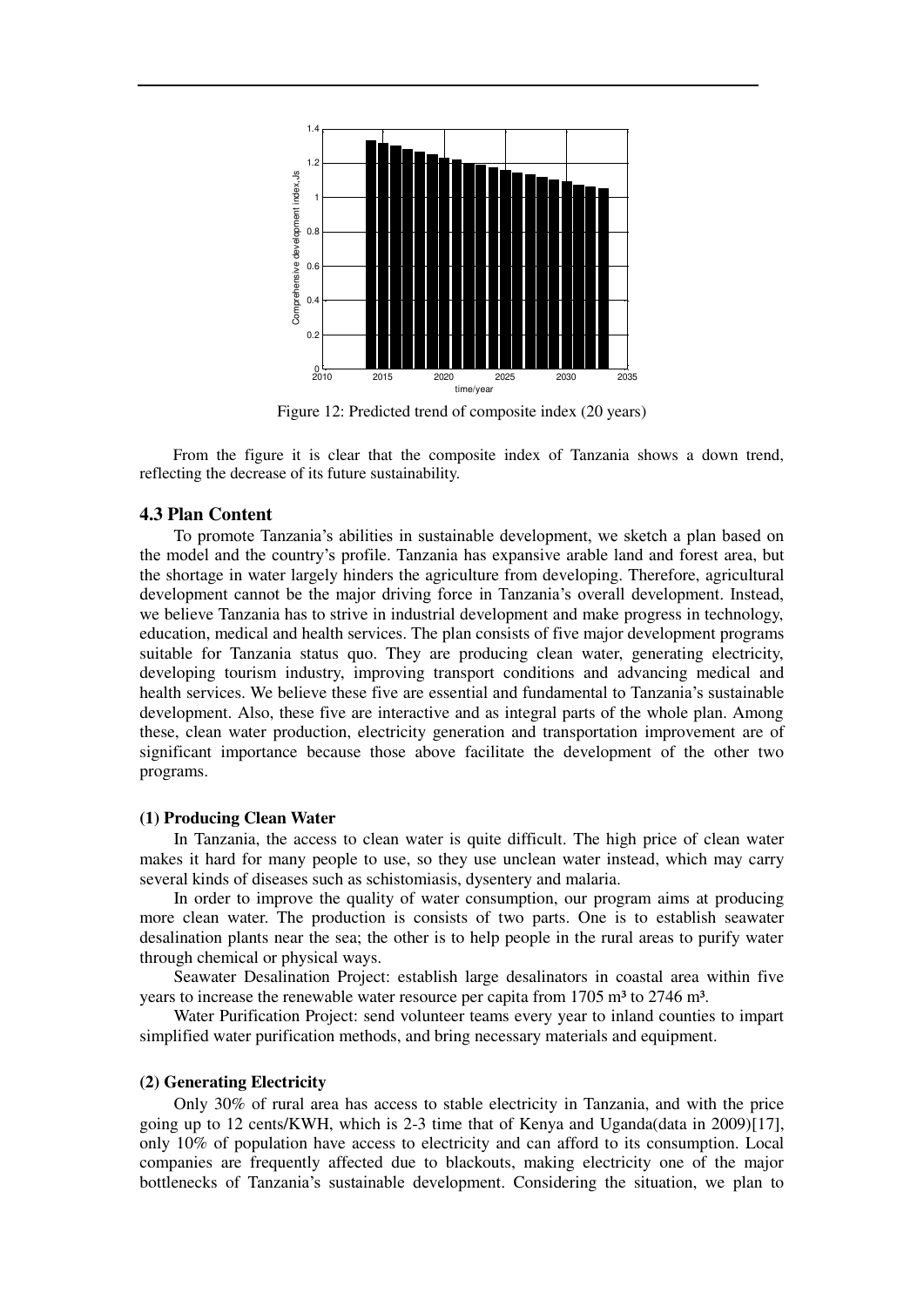increase the percentage of natural gas in the electricity generation structure in the short term so as to replace the more polluting petroleum and coal. In the long run, solar energy (or other clean power) is expected to play a more important role in total power generation.

- Short-term  $(y. 1-5)$ : build large gas power plants to ensure the stable and sufficient supply of major cities; lay micro-electric grids powered by solar energy in remote areas.
- Mid- and long- term  $(y, 6-20)$ : build three large solar power plants  $(1 \text{ GW scale})$  to replace fossil fuel in power generation. Massive foreign direct investment (FDI) is needed in the long run.

#### **(3) Improving Transport Conditions**

 Transportation has for long been vital to development because it generates economic benefits as every road is built. This is especially true for undeveloped areas, where roads not only build connections with the outside world of the region, but bring many opportunities as well.

 This program aims to improve transportation conditions and constructing more new highways and country roads, as we believe better transportation network would benefit the country's sustainable development in multiple ways.

 Current land transportation conditions in Tanzania are unfavorable. In raining reasons, muddy roads make it extremely difficult for driving and riding: goods cannot be delivered; travel cannot be made. So we consider improving transport conditions are of great importance.

 We would choose bitumen instead of cement to pave the road, as bitumen provides better conditions and is convenient to mend while cement does not. We have assured that Tanzania has asphalt roads that we believe it has satisfactory conditions in building more of them. We would start with the main traffic routes, then spread it over.

#### **(4) Developing Tourism Industry**

 Tourism has become one of the pillar industries in Tanzania, contributing 14% to its total GDP, creating more than thirty thousand jobs<sup>1</sup>. Tanzania government has also listed it as its development focus in the following years. Most of the tourist attractions are located in southeast part of Tanzania, which causes unbalanced development of regional economy. Furthermore, the authority has frequently received complaints from unsatisfied tourists due to terrible facilities and services.

 Therefore, we design the following two programs to develop tourism industry and increase GDP per capita.

 First, open up new tourist attractions in some relative rural and least developed regions. New tourist attractions not only create economic benefits in the region, but also drive the regional economic development. More importantly, the preparation work for the site enables the local citizens to have better infrastructure and live a better life. It also creates many jobs and attracts investments to animate business in this area.

 Second, build more hotels. The maintenance fee during off-season might be the reason many investors reluctant to build more hotels. But we can apply many marketing and promotion strategies to raise occupancy. For example, we could corporate with government and investment firms to overcome off-season impact. Therefore, we can maximize our profits in building more hotels at local areas.

#### **(5) Advancing Medical and Health Services**

 According to the country profile, we find that Tanzania has terrible health conditions. There are 175 hospitals, 3014 clinics, 276 medical stations in total that only 3 doctors and 1.1 sickbeds are shared among  $1,000$  people<sup>2</sup>. We plan to establish 5 more hospitals in five years,

 1 http://www.ce.cn/culture/gd/201412/15/t20141215\_4120524.shtml

<sup>2</sup> http://www.fmprc.gov.cn/zflt/chn/ltda/ltjj/cyg/tsny/t931909.htm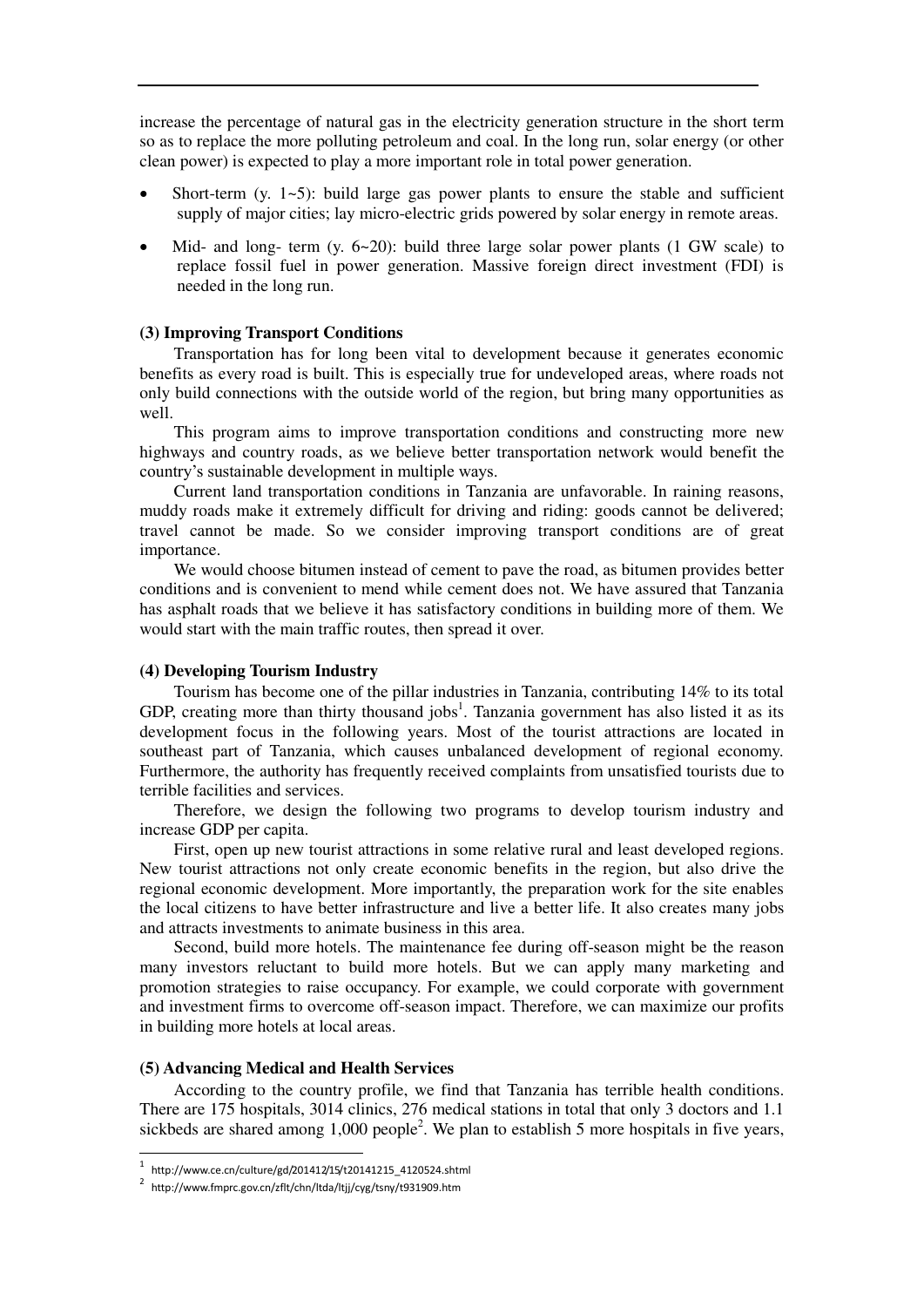and build 30 clinics and medical stations every year. In that case, we would be able to achieve 15% increase per year in average health expenditure indicator.

In addition, we aim to increase contraceptive prevalence ( of women ages 15-49) from 34% to 50% by educating them of birth control importance because we find that the high birth rate (40‰, 2009 data, world databank) has impede Tanzania's development.

#### **4.4 Plan Evaluation**

 Here we revise the mathematical model previously established. The three indexes in the model, natural resource reserves, environmental carrying capacity and average social welfare level are modified in the following ways:

(1). Natural Resource Reserves indicator system:

- agricultural acreage per capita  $I_{11}$ : decreasing by 1% each year
- forest area per capita  $I_{12}$ : increasing by 10% each year (protect environment)
- renewable water resource per capita  $I_{13}$ : increasing by 10% each year (protect environment)

(2) Environmental Carrying Capacity indicator system

- **e** energy consumption per capita  $I_{21}$  : increasing by 8% each year
- carbon dioxide emissions per capita  $I_{22}$ : increasing by 5% each year (mainly due to the improvement of living standards)

(3) Social welfare level indicator system:

- health expenditure per capita  $I_{31}$ : increasing by 15% each year (focus on improvement of Medical and health conditions)
- GDP per capita  $I_{32}$ : increasing by 10% each year
- Income Gini Coefficient  $I_{33}$ : increasing by 0.2% each year.

According to the modified index, the composite index of Tanzania can be seen in Figure 13.



Figure 13: Modified trend of composite index (20 years)

Therefore, after implementing the 20-year plan, we are glad to see the rising trend of its composite index, showing the improvement of the country's sustainability and further verifying the rationality of our model and plan as well.

# **5. References**

[1] Gilbert J A, Feenstra F J. *A Sustainability Indicator for the Dutch Environmental Policy Theme `Diffusion': Cadmium Accumulation in Soil* [J]. Ecol. Econ, 1994, 9:253-265.

[2] Nilsson J, Bergström S. *Indicators for the Assessment of Ecological and Economic Consequences of*